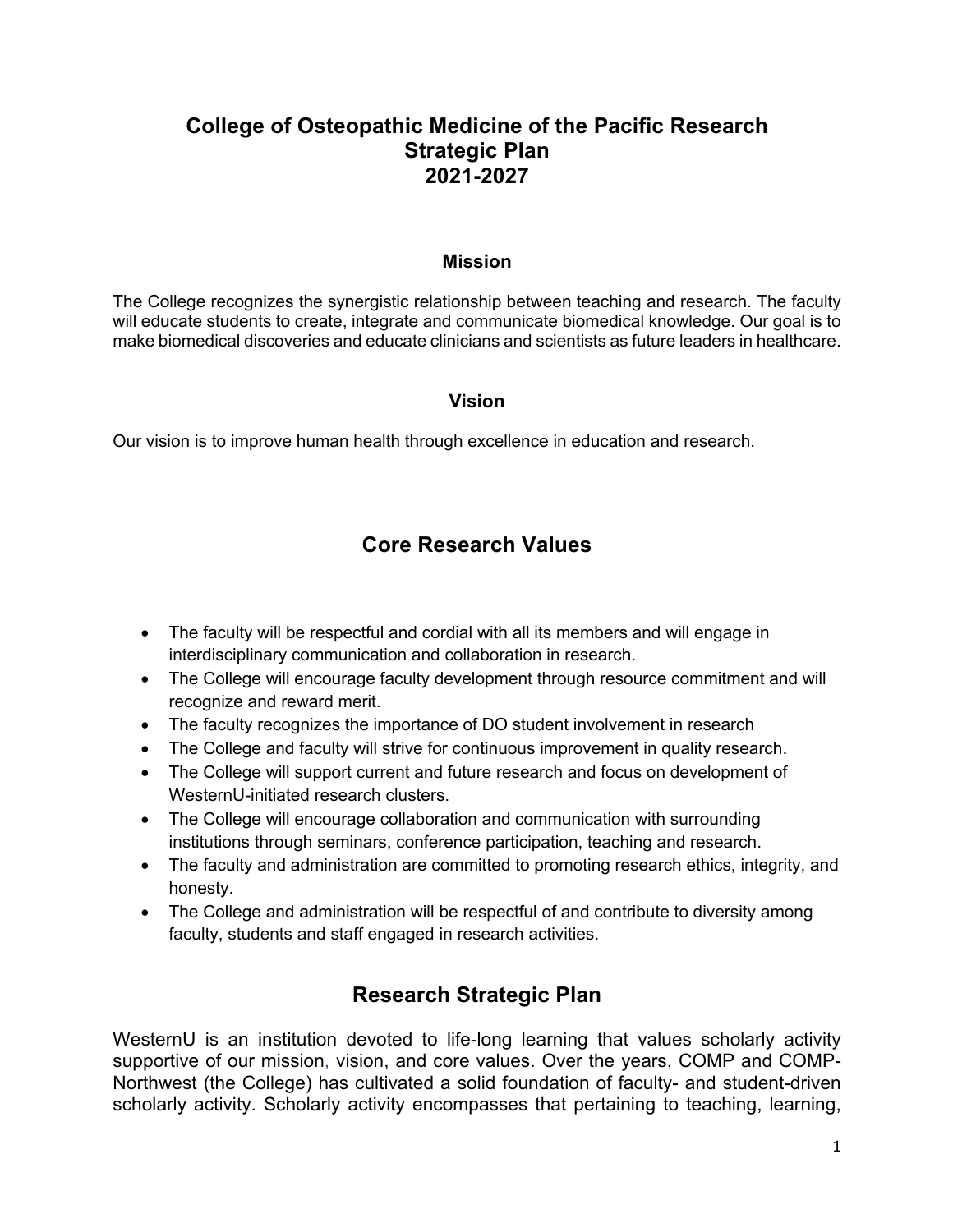engagement, and discovery. The end goal for the first two forms is to make pedagogical improvements and advancements. Scholarship of engagement is related to public outreach in response to local community needs where the results can provide solutions to community problems. Finally, the scholarship of discovery is the pursuit of knowledge for its own sake in the hope of translating the findings into the development of therapeutics and the solution to clinical problems. In all its forms, scholarly activity is predicated upon the rigor, or lack thereof, related to previously published work, which leads to the acquisition of new knowledge. Inherent to this process is the ability to integrate information using several different approaches and a variety of sources.

In this strategic plan, we have prioritized and combined the current and future goals of the basic science and clinical departments within the College as they pertain to research and scholarly activity. This theme consists of specific goals and objectives that will form the foundation of our Research Strategic Plan for the next 10 years, completion of some of which will extend beyond this period. The goals for this Research Strategic Plan are listed in order of priority. Each goal has a set of objectives that are specific, measurable, attainable, relevant and time bound.

## **Excellence in Research, Scholarship, and Funding**

**Goals:**

- 1. **Work with the College Research Committee and WesternU administration to build a state-of-the-art research infrastructure to support current research needs and allow for future expansion.**
- 2. **Recruit and retain a nationally and internationally recognized research faculty and build focused "Research Clusters".**
- 3. **Collaborate with Graduate College of Biomedical Sciences (GCBS) and other WesternU colleges to develop a PhD program, and to support and sustain student research involvement.**
- 4. **Strengthen partnership with WesternU associated hospitals and outside research institutions for sharing of core equipment, research space and grant collaborations.**
- 5. **Work with WesternU administration to significantly improve college and university-wide services for the administration and support of research grants.**
- 6. **Achieve national prominence in NMM/OMM research**
- 7. **Develop a primary care research arm**
- **Goal 1: Work with the College Research Committee and WesternU administration to build a state of the art, well equipped research infrastructure that supports current research needs and allows for future expansion**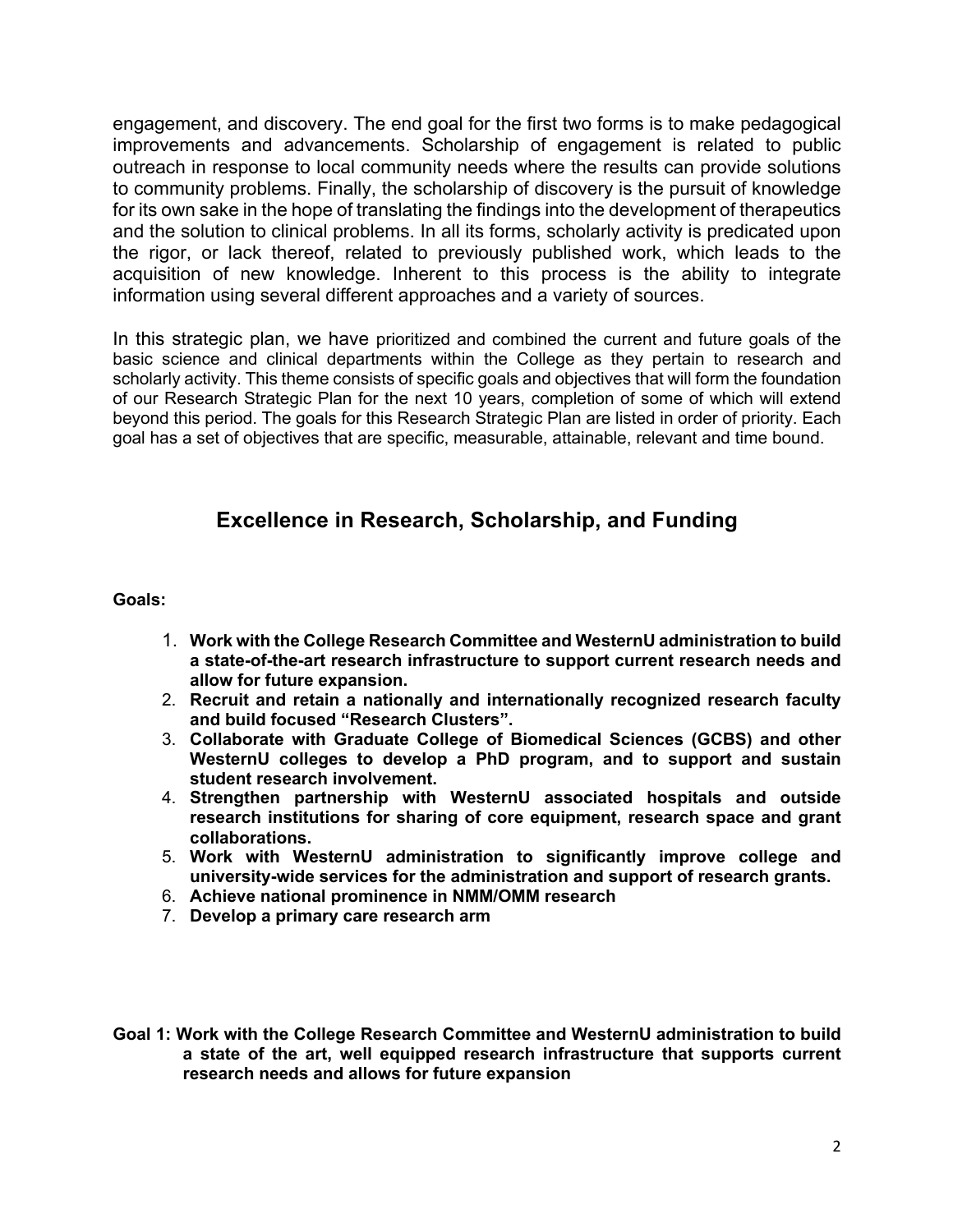Research infrastructure improvements will be mediated by the College Research committee, which encompasses representatives of all college disciplines in the basic medical and clinical sciences. The committee serves (a) to promote, support, and engage osteopathic medical students in basic and clinical research; (b) to promote basic and clinical research of college faculty; (c) to identify and address research challenges (funding, equipment, space, personnel, etc.); (d) as liaison between college researchers and the Office of Senior Vice President of Research and Biotechnology. The Committee consists of 11 faculty members representing the basic science and clinical departments at COMP and COMP-Northwest. Current members are as follows:

#### COMP

- i. Chair Dr. Miklos Peterfy (Basic Medical Sciences)
- ii. Dr. Airani Sathananthan (Internal Medicine)
- iii. Dr. Xiaoning Bi (Basic Medical Sciences)
- iv. Dr. Thierra Nalley (Anatomy)
- v. Dr. Maryam Othman (Population Health Science)
- vi. Dr. Fraix till 2023 (Clinical Sciences and Population Health Science)
- vii. Dr. Hendrik Szurmant (Basic Medical Sciences; liaison to the WU Research Committee)

#### COMP-Northwest

- i.Vice Chair Dr. Brion Benninger (Anatomy)
- ii. Dr. Elisabeth Guenther (Clinical Sciences)
- iii. Dr. Glen Kisby (Basic Medical Sciences)
- iv. Dr. Jeannie Davis (Population Health Science)

Individual items to be addressed:

- i. Develop plans to identify a location for building a new multi-purpose Research Excellence Center to meet current and future research needs.
- ii. Invest in a research infrastructure that supports collaborative projects by acquiring more core equipment following the needs of the Pomona and Lebanon campuses.
- iii. Work closely with the Development Office and WesternU and the College Office of Alumni Affairs to identify potential industry sponsors and philanthropic donors that could fund endowed faculty positions.
- iv. Maintain a technical laboratory staff that helps support and sustain faculty research productivity, that helps train masters and doctoral students and generate critical data for grant proposals.
- v. Establish a policy whereby 15% of the University indirect costs coming to the College goes to individual researchers.
- vi. Set up a stockroom that houses common research supplies for the College and WesternU research faculty.
- vii. Utilize standard matrices to analyze success or failure including:
	- a. faculty surveys.
	- b. DO, Masters and PhD-level student surveys
	- c. number of MS/PhD graduates and research technicians.
	- d. number of DO and residents in research projects.
	- e. number of the College research faculty.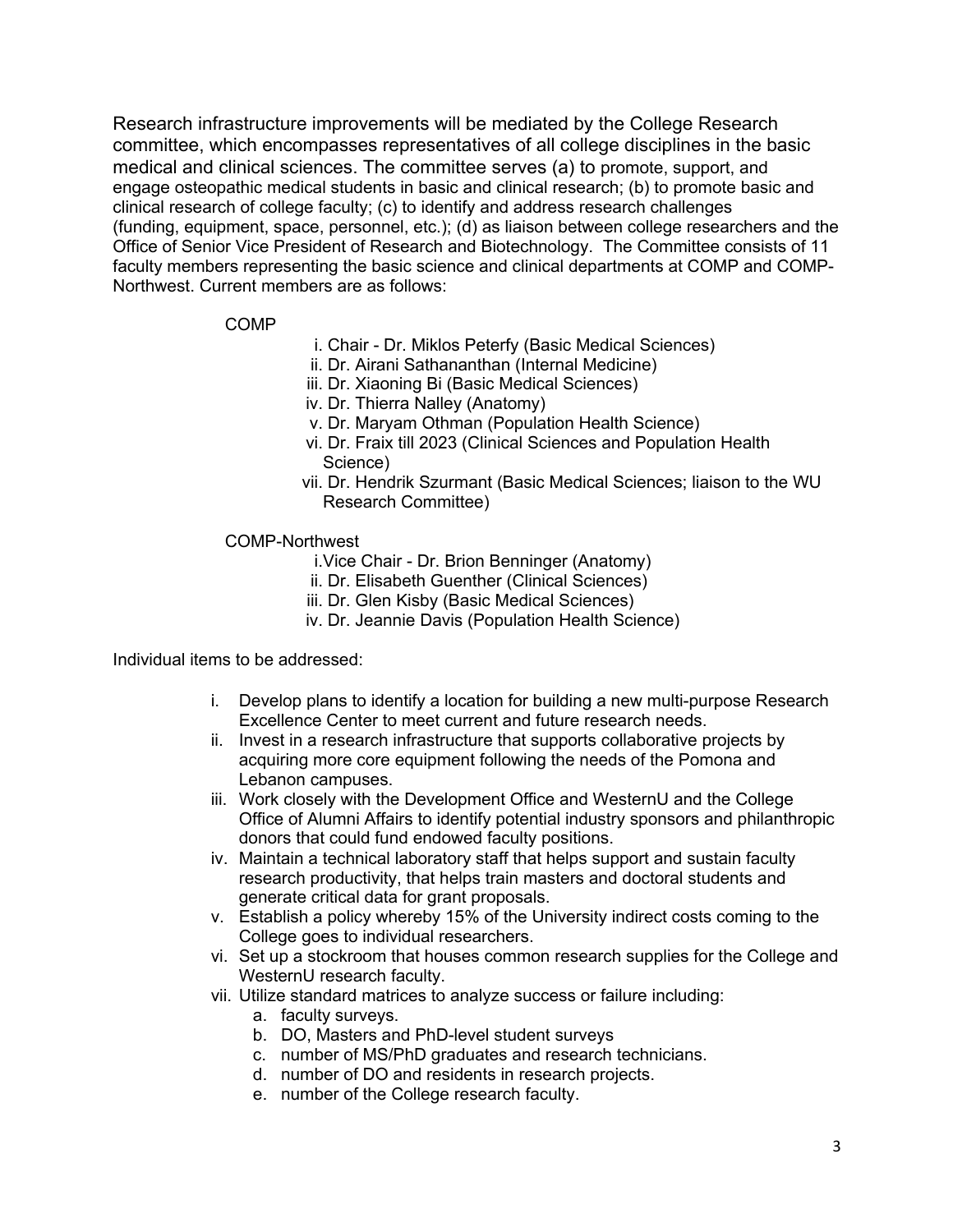- f. Total amount of federal and state funds
- g. number of published papers, abstracts, and presentations

#### **Goal 2: Recruit, retain and nurture a nationally and internationally recognized research faculty and build focused "Research Clusters"**

- i. Identify priorities for next round of faculty recruitments and implement searches.
- ii. Enhance recruiting efforts for new faculty hires.
- iii. Identify funding sources that provide competitive start up packages on par with other surrounding institutions to attract quality faculty whenever a faculty member leaves, or when new faculty lines become available.
- iv. Strategically integrate faculty hiring and research activities with GCBS and explore opportunities for shared faculty positions with other Colleges.
- v. Develop research programs that build upon our current strengths.
- vi. Enhance faculty development and promote opportunities to participate in grantwriting and career development workshops.
- vii. Encourage faculty members with similar research interests to explore opportunities of potential collaboration and ultimately become co-investigators on new and/or competitive renewal grant applications.
- viii. Increase multi-investigator proposals. Stronger collaborations within established research clusters will be key focal points for future multiinvestigator grants. The Department will foster these collaborations with potential "partnering" mechanisms from other funding streams. The clear limitation to this is the availability of "partnering" resources to incentivize this collaboration.
- ix. Enhance faculty retention by establishing competitive pilot and bridge funds to help support research activities of junior faculty, as well as established and productive faculty who have temporarily lost their funding.
- x. Further develop WesternU-based focused Research clusters which may include:
	- a. Integrative Neurobiology/Advanced Biomedical Technologies
	- b. Molecular and Metabolic Diseases
	- c. Infectious Disease and Immunology
	- d. Global and Community Health and Lifestyle Medicine
	- e. Educational Research
	- f. One Health
	- g. Drug Discovery and Development
	- h. Organismal, Functional, and Evolutionary Biology
	- i. Health Policy & Practice
- xi. Increase the success rate of research proposals. The College will explore establishing an internal review committee for grant proposals to provide feedback to principal investigators on grant proposal quality, structure, methodology, and communication of the research ideas.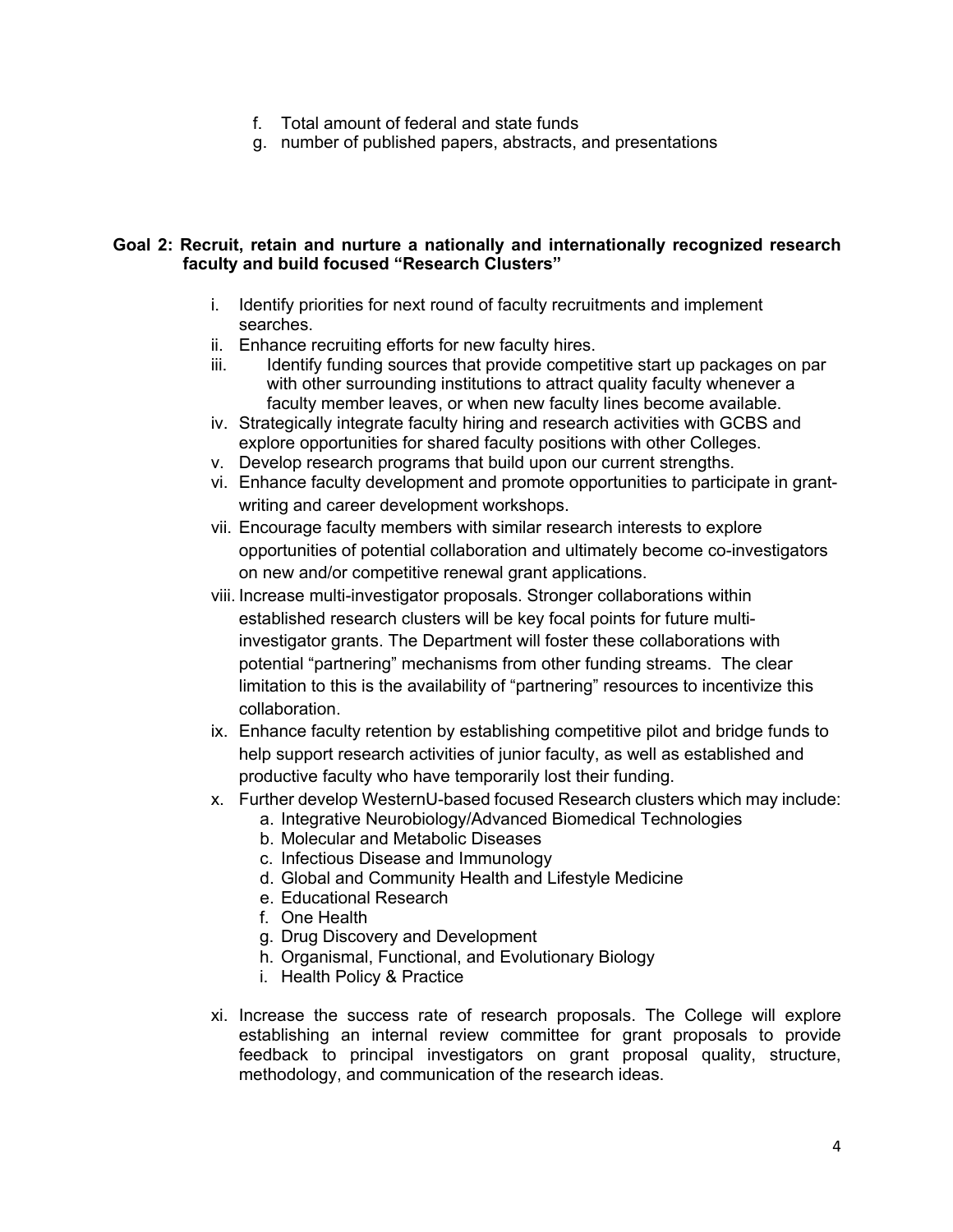- xii. Encourage collaborative research strategies that maximize the potential for successful funding.
- xiii. Assessment: Utilize standard matrices to analyze success or failure including:
	- a. Faculty surveys.
	- b. Number of joint publications.
	- c. Number of extramurally funded grants.
	- d. Amount of intramural funding.
	- e. Number of MS/PhD graduates.
	- f. Number of DO students and residents in research projects.
	- g. Number of college research faculty contributing to the graduate program by giving lectures and training graduate students.
	- h. Percent research faculty effort dedicated to the graduate program.
	- i. Number of research clusters developed and their success.

#### **Goal 3: Accomplish and sustain excellence in student research training and develop a PhD Program.**

- i. Collaborate with the GCBS and other colleges to develop a WesternU-wide PhD program.
- ii. Help to implement an integrated dual DO/PhD program to meet a shortfall in availability of individuals with this unique combination of research and clinical osteopathic training. Students from both campuses would be eligible and would be able to choose a mentor from either campus.
- iii. Coordinate with the graduate school, Faculty Senate and the WesternU administration on the various steps required for approval.
- iv. Work with the Development Office and other colleges to secure funds to support doctoral stipends.
- v. Involve more DO students and residents in research projects. Establish competitive research fellowships for DO students engaged in clinical or basic science research.
- vi. Support and mentor DO students particularly interested in research via a longitudinal biomedical and clinical research track on both campuses.
- vii. Support multiple MSBS students to work with the College research faculty.
- viii. Integrate the College seminar series with the GCBS.
- xiv. Assessment: Utilize standard matrices to analyze success or failure including:
	- a. Student surveys.
	- b. Faculty surveys.
	- c. Number of joint publications.
	- d. Number of extramurally funded grants.
	- e. Amount of intramural funding.
	- f. Number of MS/PhD graduates.
	- g. Number of dual DO/PhD graduates.
	- h. Number of DO students and residents in research projects.
	- i. Number of College research faculty contributing to the graduate program by giving lectures and training graduate students.
	- j. Percent research faculty effort dedicated to the graduate program.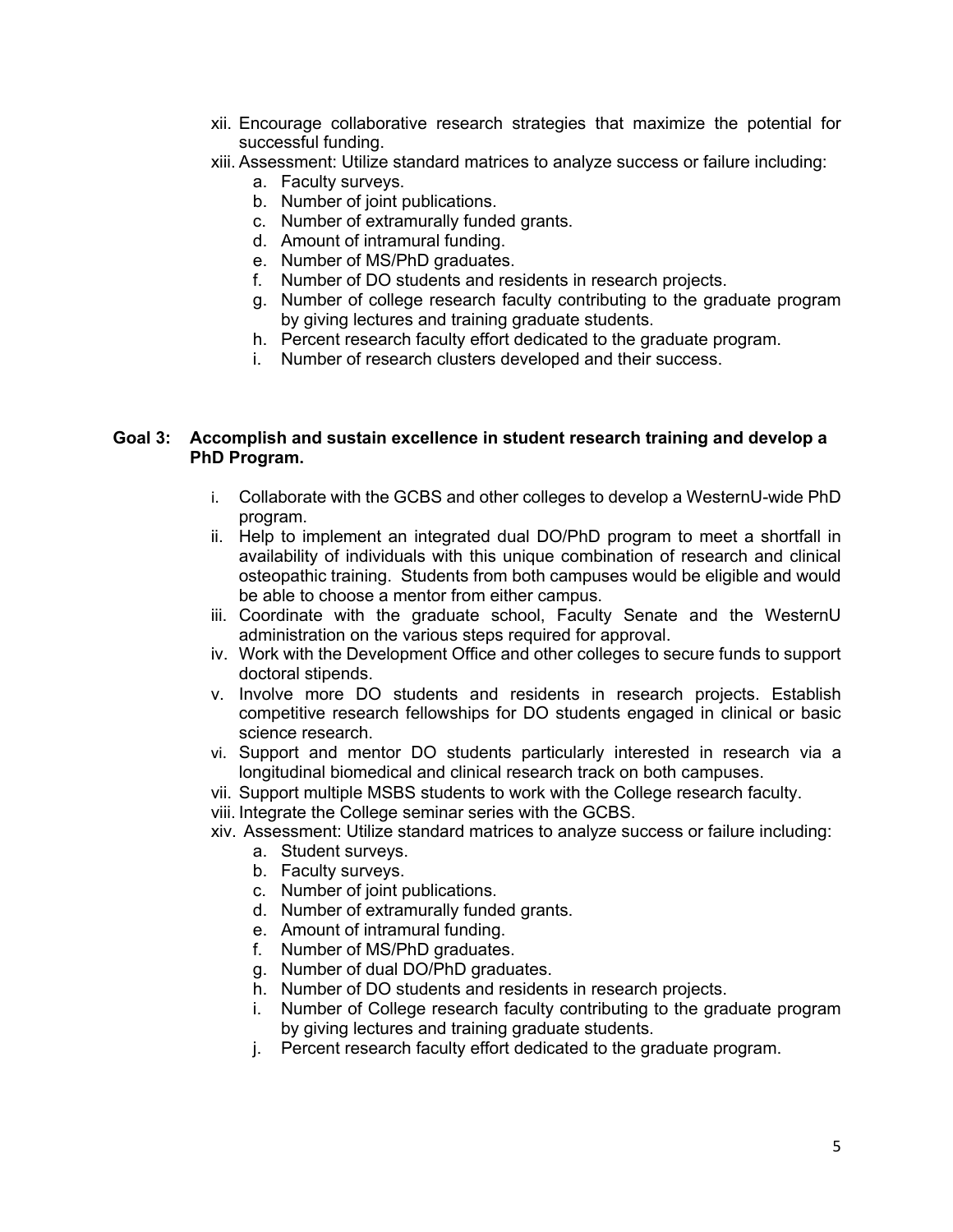#### **Goal 4: Strengthen partnerships with WesternU colleges and outside research institutions for sharing of core equipment, research space and grant collaborations**

- i. Establish "new" institutional linkages with other colleges and outside institutions. Explore joint research interests with faculty from other colleges. This would need to be both individual investigator driven as well as supported by the respective colleges and other institutions. Opportunities into clinical research should be explored and better coordinated with clinicians.
- ii. On the Pomona campus COMP faculty will be encouraged to partner with other WesternU colleges to share core as well as purchase specific equipment.
- iii. On the Pomona campus COMP faculty will be encouraged to partner with faculty at local research institutions including: Cal Poly Pomona, Loma Linda, Claremont colleges, University of La Verne, as well as the UCs and CSUs in southern California.
- iv. On the Lebanon campus COMP-Northwest faculty will be encouraged to partner with OSU and OHSU.
- v. Assessment: Utilize standard matrices to analyze success or failure including: a. Faculty surveys.
	- b. Number and depth of commitment of external partners.
	- c. Numbers of joint projects, funding and manuscripts

## **Goal 5: Work with the WesternU administration to significantly improve the College and WesternU-wide services for the administration and support of research grants.**

- i. Subject to compliance with State and Federal laws, the role of the PI in the hiring process should be maximized. The Human Resources department should play a support role in the hiring process. Where appropriate, qualified candidates can be considered for exempt status in accord with the rules and regulations of the State of California and WesternU.
- ii. Allocate more IT personnel who can provide direct support for research related activities.
- iii. Execute current plans to improve research growth. Control of College-allocated research space should be under college rather than university direction.
- iv. Improve communication between Purchasing and end-user research faculty to expedite delivery of perishable chemicals across campus.
- v. Work with the VP for research to hire a research regulatory compliance officer.
- i. Assessment: Analyze degree of success by utilizing multiple independent measures that include:
	- a. Faculty, postdoctoral and technical staff surveys.
	- b. Frequency of communication among the interested parties.

#### **Goal 6: Achieve national prominence in NMM/OMM research**

In keeping with the NMM/OMM department's support of the College and Western University's research and scholarly activity goals, the NMM/OMM department has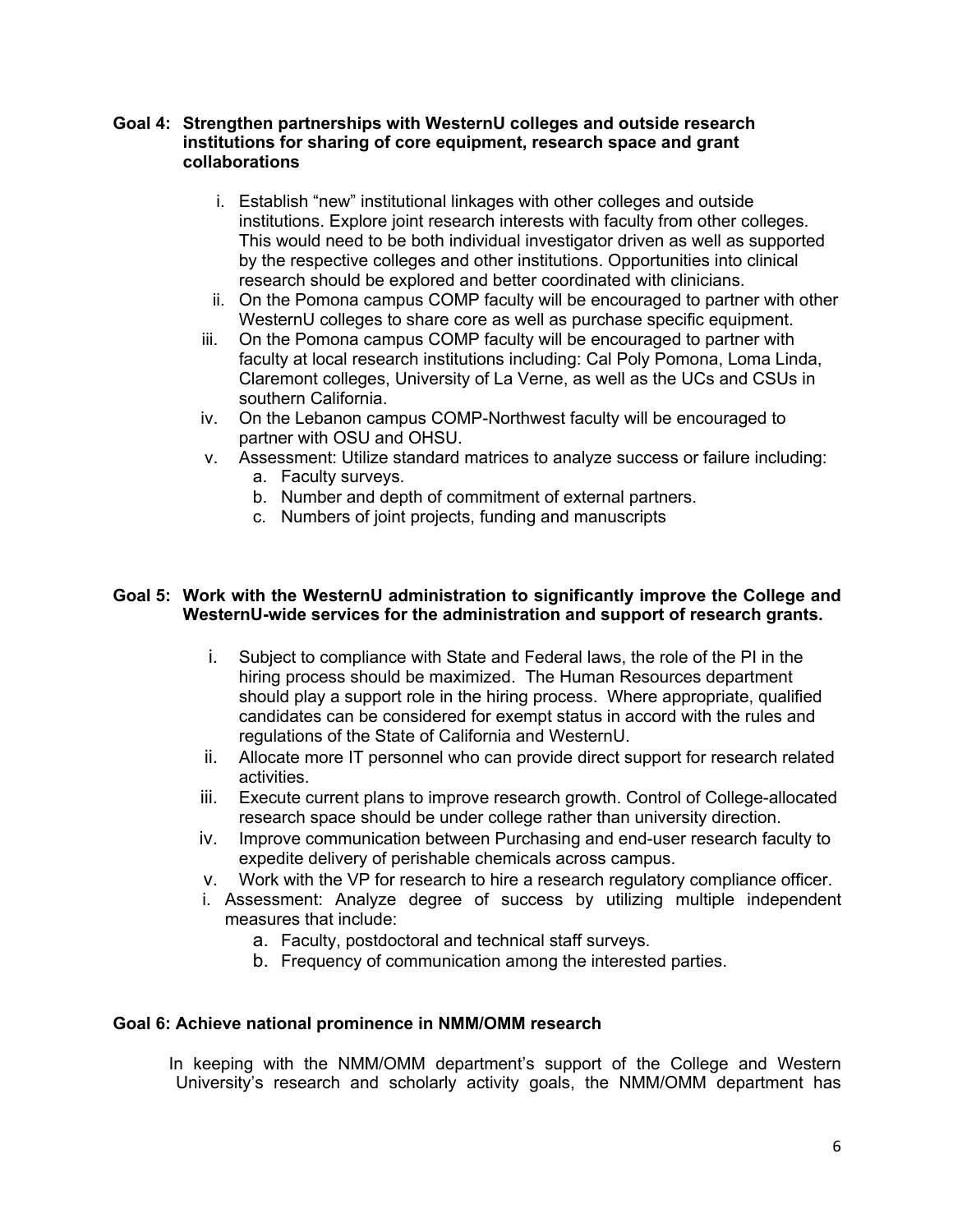established several internal strategies to help the College achieve recognition as a national leader in OMM research.

- i. Develop and maintain a solid infrastructure and culture of research for NMM/OMM faculty and students.
	- a. Maintain and grow a clearly defined and well-focused research program that integrates with the University Research Clusters to advance osteopathic medical knowledge.
	- b. Introduce, support and reinforce the teaching and implementation of research methodology across all four years to position students to excel in evidencebased osteopathic medical practice and continue to engage in research activities that improve the practice of medicine and patient care.
	- c. Support student and clinical faculty participation in state and federal legislative advocacy organizations such as Osteopathic Physicians and Surgeons of California (OPSC), Osteopathic Physicians and Surgeons of Oregon (OPSO), California Medical Association (CMA), American Osteopathic Association (AOA), American Medical Association (AMA), American Association of Colleges of Osteopathic Medicine (AACOM).
	- d. Continue to provide the research literature for the above referenced organizations to be used for advocacy and policy making throughout the osteopathic and allopathic professions, and at statewide and national levels.
- ii. Develop and maintain a departmental focus on scholarly activity for faculty and students.
	- a. Introduce, support, and reinforce the pursuit of scholarly activity across all four years to position students to excel in evidence-based medical practice and continue to engage in research activities that improve the practice of medicine and patient care.
	- b. Facilitate opportunities for research to promote scholarly activity for student career and professional development portfolios.
	- c. Actively engage students in lifelong learning by inspiring clinical excellence and scientific inquiry.
	- d. Promote and mentor students to serve as peer reviewers for the JAOA.
- iii. Assessment: Analyze degree of success by utilizing multiple independent measures that include:
	- a. Establish measures of success for faculty research that support student scientific production and residency placement.
	- b. Numbers of student contributions to the NMM/OMM literature.
	- c. Determine attendance of OMM fellows, faculty, and students at DO day on Capitol Hill, both in Sacramento and Washington, DC.
	- d. Document the number of OMM fellows, faculty and students serving as representatives to OPSC, OPSO, AOA and AACOM meetings.

## **Goal 7: Develop/Expand the Clinical Research Arm**

- i. Develop and maintain a solid infrastructure and culture of research for clinical faculty and students.
	- a. Maintain and grow a clearly defined and well-focused research program that integrates with the University Research Clusters to advance clinical knowledge. Encourage interdepartmental and translational research collaborations with basic science, anatomy and clinical departments.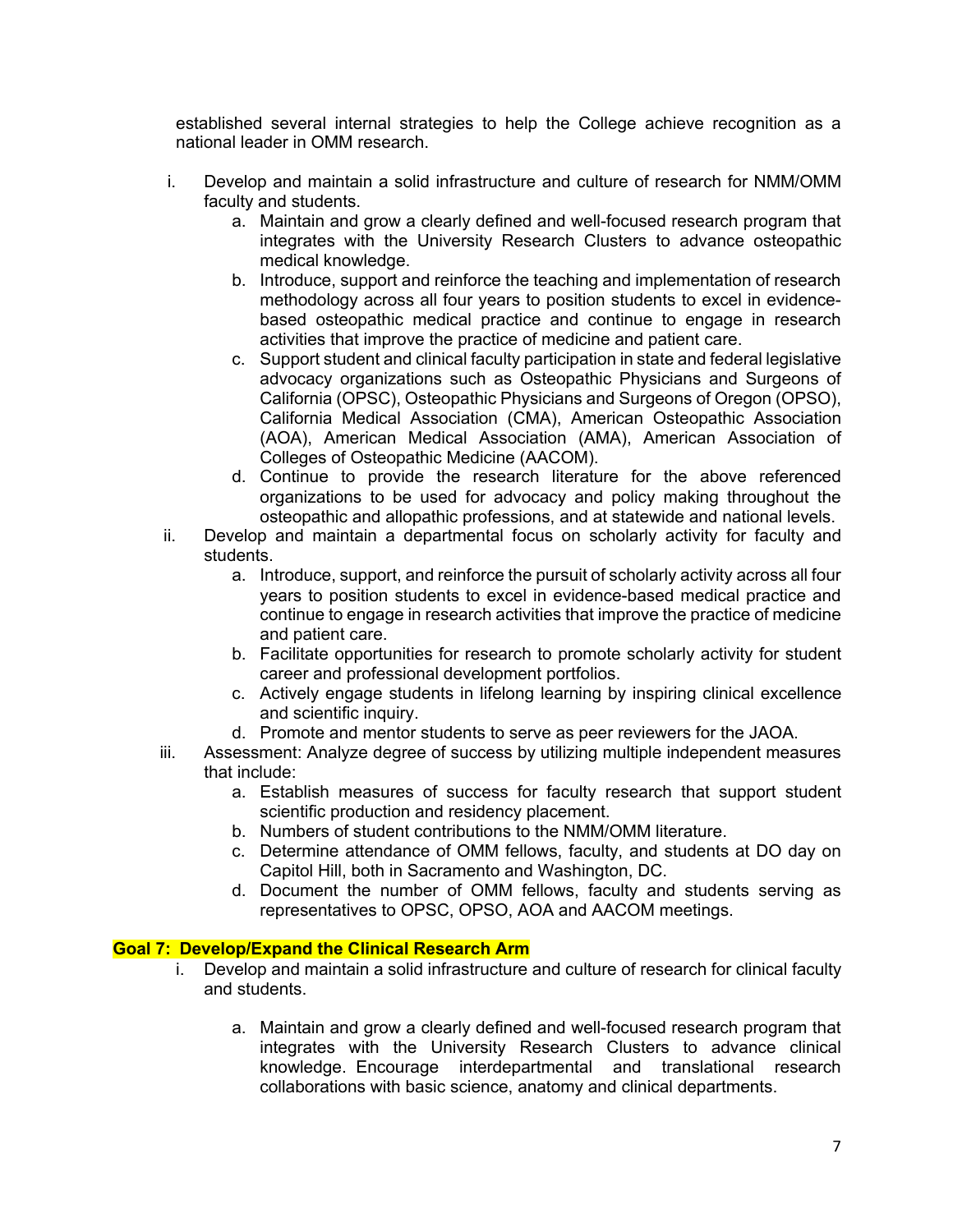- b. Introduce, support and reinforce the teaching and implementation of research methodology across all four years to position students to excel in evidencebased medical practice and continue to engage in research activities that improve the practice of medicine and patient care. Including sessions taught by library staff and through biostatistics course/ISSM. Ensure students are comfortable using resources like PubMed.
- c. Encourage faculty to utilize research support staff available at the university level to help in their clinical research efforts (e.g., Contracts, Investigatorinitiated grants).
- d. Encourage Faculty to obtain extramural funding and utilize Office of Sponsored Research to assist with management of funds.
- e. Providing students/faculty with technical support. This should explicitly involve IT and statistical support experts, so that researchers/students can learn/understand more about study design and data analysis
- ii. Develop and maintain a focus on scholarly activity for clinical faculty and students.
	- a. Introduce, support and reinforce the pursuit of scholarly activity across all four years of medical education to position students to excel in evidence-based medical practice and to continue to engage in research activities that improve the practice of medicine and patient care.
	- b. Facilitate opportunities for research to promote scholarly activity for student career and professional development portfolios.
	- c. Actively engage students in lifelong learning by inspiring clinical excellence and scientific inquiry. Encourage student involvement in Journal Clubs.
	- d. Encourage participation in the student Research Journal (i.e., PNWSRJ).
	- e. Encourage students to seek research mentors both within and outside WesternU. Continue to build and grow research collaborations and student research opportunities with partner academic medicine institutions.
	- f. Encourage clinical, translational and educational research with protected time for faculty to do mentorship and training/mentorship opportunities.
- iii. Assessment: Analyze degree of success by establishing and utilizing multiple independent measures. Examples of these may include:
	- a. Measures of success for faculty that support student scientific research production and residency placement.
	- b. Track numbers of student contributions to the medical literature.
	- c. Track student attendance at research and academic meetings, especially at which they are responsible for poster and oral presentations.
	- d. Monitor clinical faculty presentations/publications and funding received.

## **Staff Excellence**

The College recognizes that accomplishment of significant research goals requires not only excellent faculty, but also excellent research and support personnel. Thus, staff excellence will be achieved through the following goals.

## **Goals:**

- 1. **Retain highly qualified research personnel.**
- 2. **Attract talented and highly qualified research personnel.**
- 3. **Provide job skill training and encourage professional development.**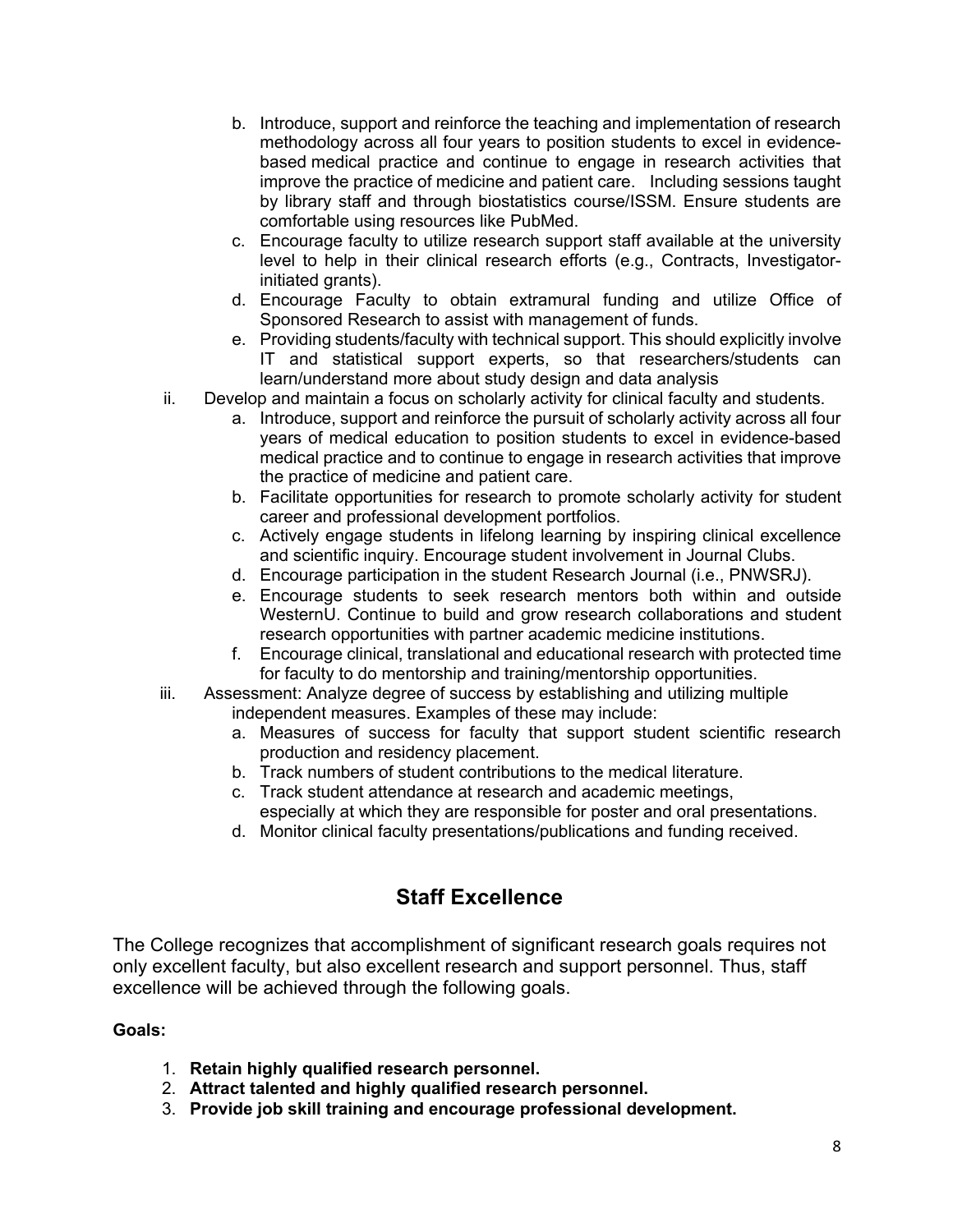## **Objectives:**

## **Goal 1: Retain highly qualified research personnel.**

- i. Recognize that personnel retention is a vital process that is not only costeffective, but also promotes retention of College-specific "institutional knowledge", enhances staff efficiency and promotes collegiality.
- ii. Continue to provide a competitive salary after hiring
	- a. To minimize losing trained and talented personnel to other academic institutions, achieve and maintain salary and benefit parity to these institutions.
	- b. Establish specific guidelines for supervisors to recommend salary increases based on experience.
	- c. Provide incentives to reward highly productive research personnel:
		- 1) Set specific goals that, when accomplished, would allow the supervisor to recommend a reclassification in position/rank.
		- 2) Promote recognition of specific or outstanding service provided by research personnel to the College. Informally acknowledge and express appreciation for work that is well done.
- iii. When possible and as appropriate, enhance flexibility in the workplace.
- iv. Annual personnel evaluation:
	- a. Perform yearly evaluations of all research personnel by their direct supervisor.
	- b. Provide optional yearly surveys of personnel performance to faculty members assisted by the research staff, to encourage them to provide feedback to the individual's direct supervisor.
	- c. Encourage all faculty/staff to directly communicate with the staff member's supervisor when a research staff member has exceeded expectations in each role/project.
- v. Assessment: Analyze success or failure by utilizing independent measures such as:
	- a. Anonymous surveys of research personnel regarding their job satisfaction, the likelihood of staying in their position and their feelings on the structure/transparency of the reclassification/promotion system.
	- b. Utilize existing HR exit survey to interview research staff members who are voluntarily leaving their position to determine reason(s) why.
	- c. Survey faculty and staff to determine their satisfaction with the numbers and types of social and casual interactions between research staff and faculty.

## **Goal 2: Attract talented and highly qualified technical personnel that fit into the College culture.**

i. As the College research programs grow, it is anticipated that additional research staff will be needed. Work with HR to streamline and improve the "People Admin" system used for hiring.